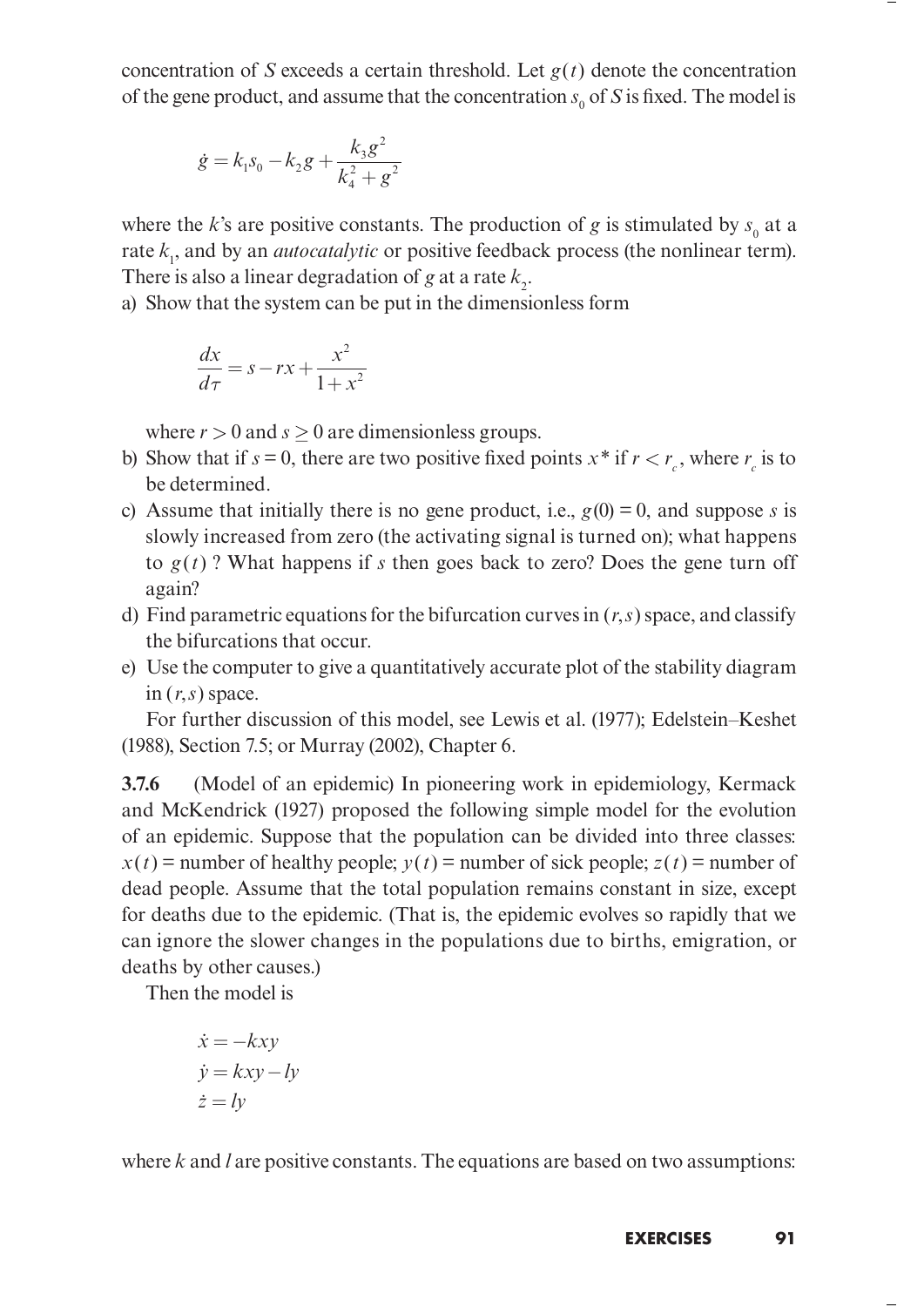- (i) Healthy people get sick at a rate proportional to the product of x and y. This would be true if healthy and sick people encounter each other at a rate proportional to their numbers, and if there were a constant probability that each such encounter would lead to transmission of the disease.
- (ii) Sick people die at a constant rate l.

The goal of this exercise is to reduce the model, which is a *third-order system*, to a first-order system that can analyzed by our methods. (In Chapter 6 we will see a simpler analysis.) tional to their numbers, and if there were a constant probability that each such<br>encounter would lead to transmission of the disease.<br>(ii) Sick people die at a constant rate *l*.<br>The goal of this exercise is to reduce the (ii) Sick people die at a constant rate *l*.<br>
The goal of this exercise is to reduce the model, which is a *third-order system*, to<br>
a first-order system that can analyzed by our methods. (In Chapter 6 we will see a<br>
simp

- a) Show that  $x + y + z = N$ , where N is constant.
- b) Use the  $\dot{x}$  and  $\dot{z}$  equation to show that  $x(t) = x_0 \exp(-kz(t)/l)$ , where  $x_0 = x(0)$ .  $(x + y + z = N$ , where *N* is constant.<br>  $\dot{x}$  and  $\dot{z}$  equation to show that  $x(t)$ <br>  $z$  satisfies the first-order equation  $\dot{z} = l$ <br>  $z = a - bu - e^{-u}$
- 
- d) Show that this equation can be nondimensionalized to

$$
\frac{du}{d\tau} = a - bu - e^{-u}
$$

by an appropriate rescaling.

- e) Show that  $a > 1$  and  $b > 0$ .
- f) Determine the number of fixed points  $u^*$  and classify their stability.
- $\frac{du}{d\tau} = a bu e^{-u}$ <br>by an appropriate rescaling.<br>e) Show that  $a \ge 1$  and  $b > 0$ .<br>f) Determine the number of fixed points  $u^*$  and classify their stability.<br>g) Show that the maximum of  $\dot{u}(t)$  occurs at the same time by an appropriate rescaling.<br>
Show that  $a \ge 1$  and  $b > 0$ .<br>
Determine the number of fixed points  $u^*$  and classify their stability.<br>
Show that the maximum of  $\dot{u}(t)$  occurs at the same time as the maximum of<br>
both  $\dot$ any other time.) by an appropriate rescaing.<br>
e) Show that  $a \ge 1$  and  $b > 0$ .<br>
f) Determine the number of fixed points  $u^*$  and classify their stability.<br>
g) Show that the maximum of  $\dot{u}(t)$  occurs at the same time as the maximum of<br> Determine the number of fixed points u<sup>2</sup> and classify their stability.<br>Show that the maximum of  $\dot{u}(t)$  occurs at the same time as the maximum of<br>both  $\dot{z}(t)$  and  $y(t)$ . (This time is called the *peak* of the epide
- some time  $t_{\text{peak}} > 0$ . Thus things get worse before they get better. (The term
- i) On the other hand, show that  $t_{peak} = 0$  if  $b > 1$ . (Hence no epidemic occurs if  $b > 1.$
- j) The condition  $b = 1$  is the *threshold* condition for an epidemic to occur. Can you give a biological interpretation of this condition?
- k) Kermack and McKendrick showed that their model gave a good fit to data from the Bombay plague of 1906. How would you improve the model to make it more appropriate for AIDS? Which assumptions need revising?

For an introduction to models of epidemics, see Murray (2002), Chapter 10, or Edelstein–Keshet (1988). Models of AIDS are discussed by Murray (2002) and May and Anderson (1987). An excellent review and commentary on the Kermack– McKendrick papers is given by Anderson (1991).